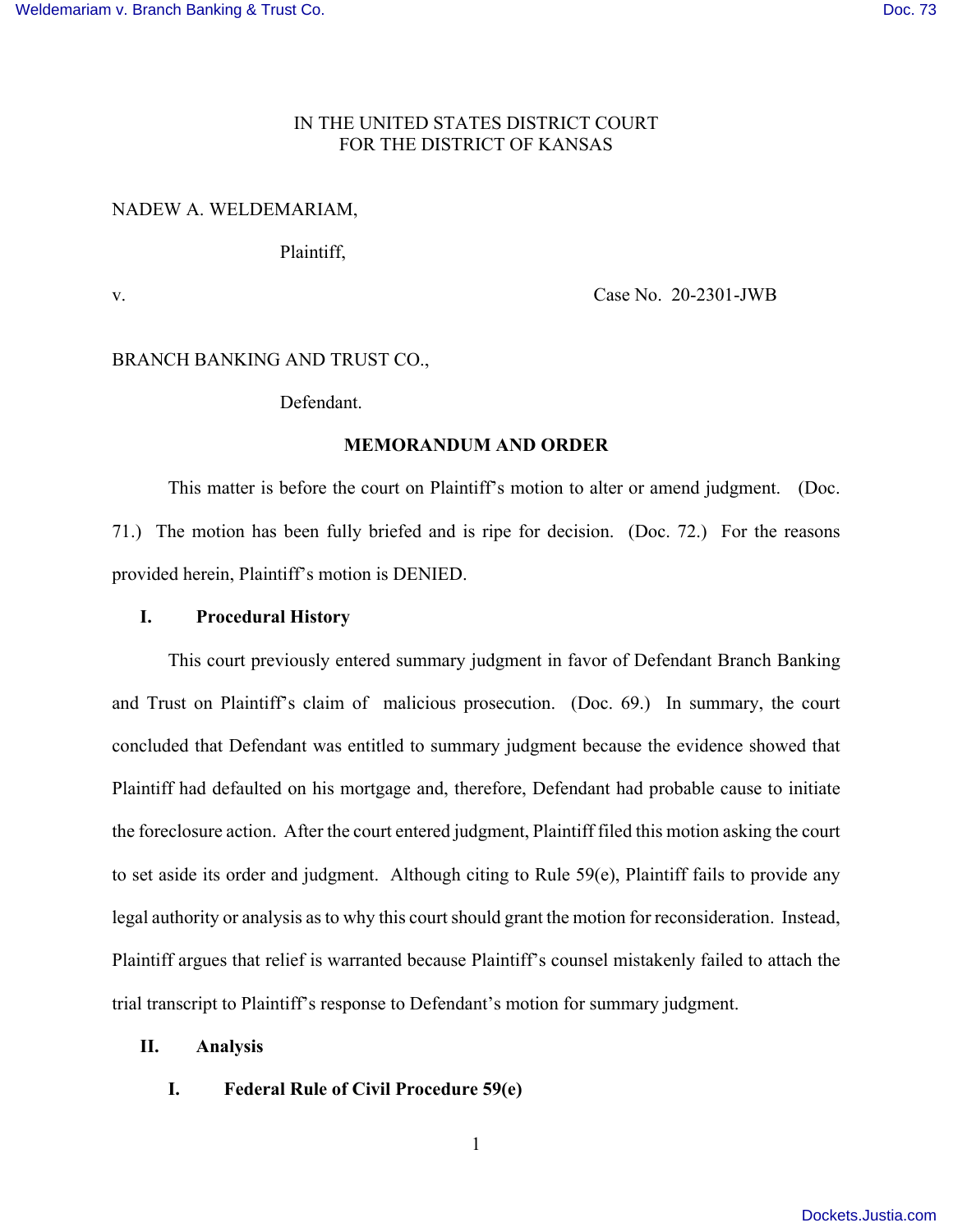The only basis for relief Plaintiff has articulated in his motion is Rule  $59(e)$ , which has a narrow scope. "Grounds warranting a motion to reconsider include (1) an intervening change in the controlling law, (2) new evidence previously unavailable, and (3) the need to correct clear error or prevent manifest injustice." *Servants of Paraclete v. Does*, 204 F.3d 1005, 1012 (10th Cir. 2000). The court does not consider issues that have already been addressed or arguments that could have been raised. *Id.*

 Plaintiff's motion does not sufficiently show a basis for reconsideration under Rule 59(e). First, there is no argument that there has been an intervening change in law. Second, to the extent Plaintiff is arguing that the transcript is new evidence, the court rejects that argument. The trial transcript is not new evidence and it was available during the summary judgment briefing. *See Satterlee v. Allen Press, Inc*., 455 F. Supp.2d 1236, 1241 (D. Kan. 2006) (exhibits that counsel failed to attach during briefing were not new evidence). Finally, Plaintiff does not assert that the court committed clear error in its decision nor does Plaintiff articulate how this relief is necessary to prevent manifest injustice. Therefore, because Plaintiff has not established that relief is warranted under Rule 59(e), his motion to alter or amend the judgment pursuant to this rule is denied.

#### **2. Rule 60(b)**

Rule  $60(b)(1)$  provides that "[o]n motion and upon such terms as are just, the court may relieve a party or a party's legal representative from a final judgment .... for the following reasons: (1) mistake, inadvertence, surprise, or excusable neglect...." The Tenth Circuit has instructed courts to consider motions for reconsideration under this rule if the relief sought is due to attorney mistake. *See Jennings v. Rivers*, 394 F.3d 850, 856–57 (10th Cir. 2005) (discussing that a court should evaluate a postjudgment motion arguing attorney mistake under Rule  $60(b)(1)$ ).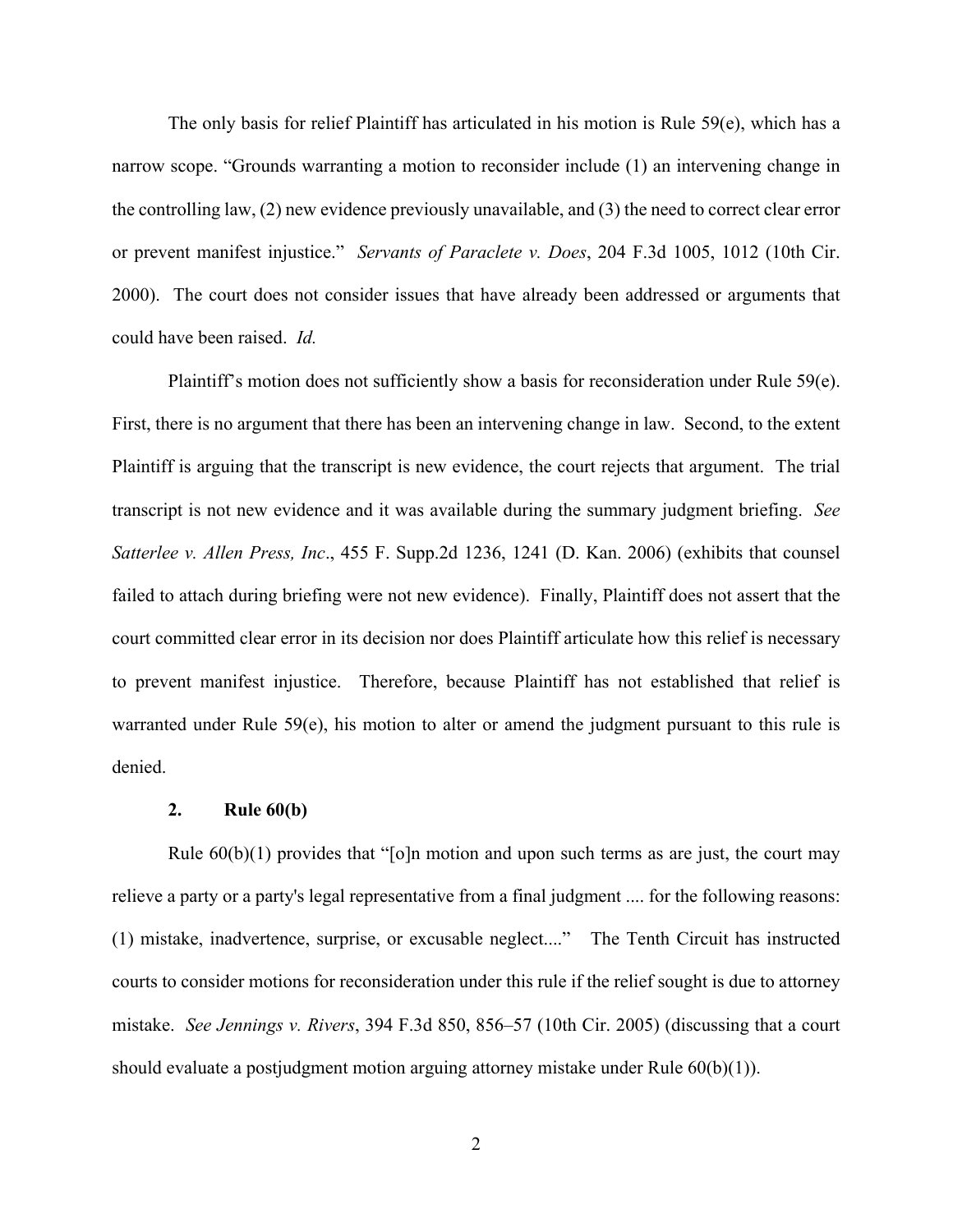"[F]or purposes of Rule 60(b), 'excusable neglect' is understood to encompass situations in which failure to comply with a ... deadline is attributable to negligence." *Pioneer Inv. Servs. Co. v. Brunswick Assoc. Ltd. P'ship*, 507 U.S. 380, 394 (1993). More generally, "[t]he ordinary meaning of 'neglect' is 'to give little attention or respect' to a matter, or, closer to the point for our purposes, 'to leave undone or unattended to esp[ecially] through carelessness.' The word therefore encompasses both simple, faultless omissions to act and, more commonly, omissions caused by carelessness." *Id.* at 388 (quoting Webster's Ninth New Collegiate Dictionary 791 (1983)). This determination is an equitable one, "taking account of all relevant circumstances surrounding the party's omission." *Id.* at 395. Relevant factors include "the danger of prejudice to the [opposing party], the length of the delay and its potential impact on judicial proceedings, the reason for the delay, including whether it was within the reasonable control of the movant, and whether the movant acted in good faith." *Id.* "'[F]ault in the delay remains a very important factor—perhaps the most important single factor—in determining whether neglect is excusable.'" *United States v. Torres*, 372 F.3d 1159, 1163 (10th Cir. 2004) (quoting *City of Chanute v. Williams Natural Gas Co*., 31 F.3d 1041, 1046 (10th Cir. 1994)).

 In this case, Plaintiff's counsel argues that the failure to attach the trial transcript was a mistake that he did not realize until reading this court's order on summary judgment. Plaintiff's counsel argues that he thought he uploaded the transcript to this court's docketing system and points to the cover page for the exhibit. The court agrees that it appears that Plaintiff did have a placeholder for the exhibit. However, Plaintiff apparently did not review the memorandum and exhibits after they were filed. According to the docket, Plaintiff received electronic notification of the filing. (Doc. 65.) Notably, the clerk's office had to refile Plaintiff's response and exhibits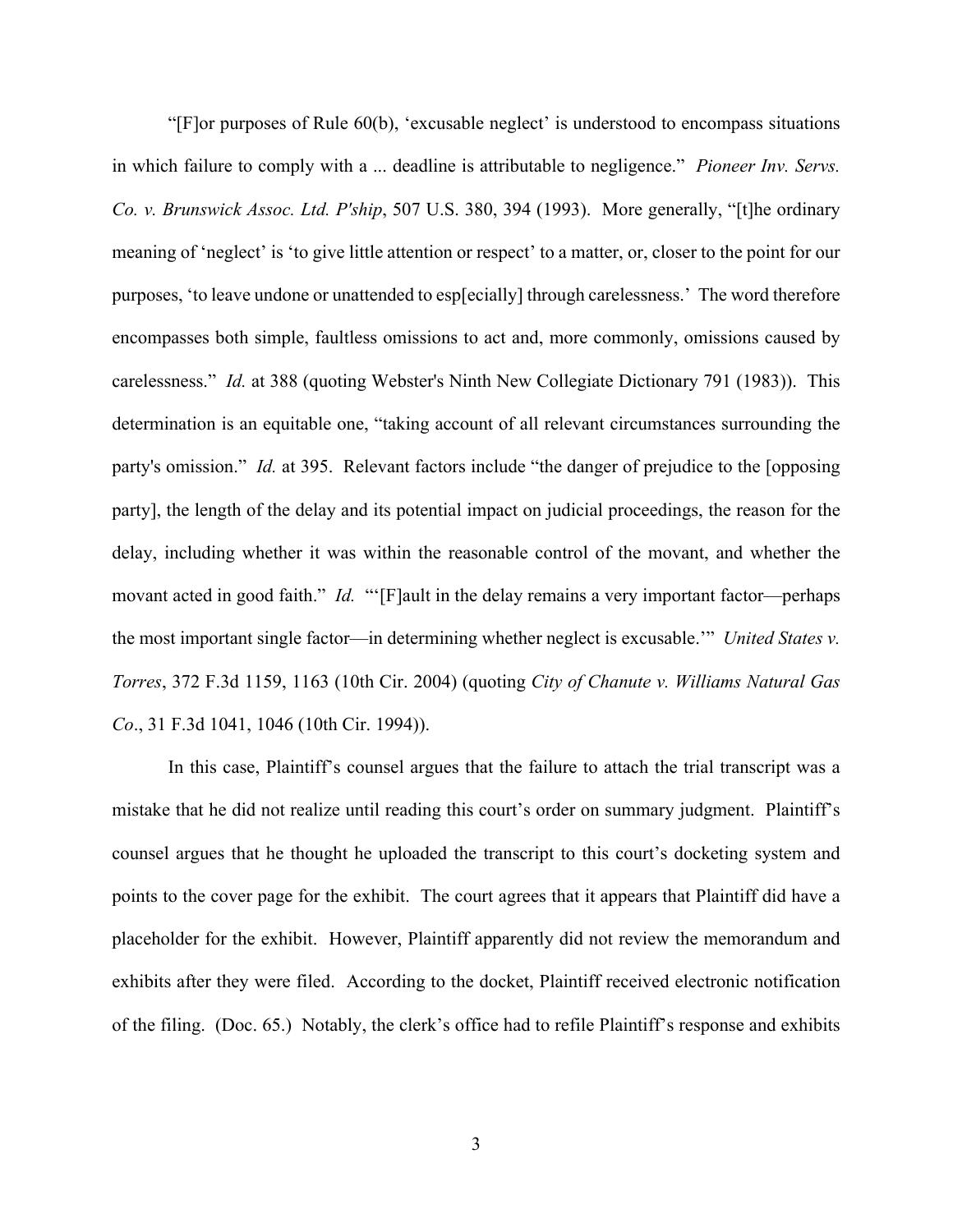after Plaintiff's counsel filed the documents incorrectly. (See Docs. 62, 63, 64.)<sup>1</sup> After correcting the filing mistake, Plaintiff was sent the documents that were filed. (Doc. 65.) Plaintiff apparently did not review the corrected filing or he would have learned of the absence of the trial transcript. Were this the only inadvertence, the court would be inclined to find that it was excusable. However, as pointed out by Defendant, Plaintiff's counsel had notice of the missing transcript after being provided Defendant's reply brief. (Doc. 68.) In Defendant's reply, Defendant makes repeated references to the missing transcript and objects to consideration of several facts on this ground. Thus, it appears that Plaintiff's counsel did not review Defendant's reply brief even though the reply brief was on file for more than three months prior to this court's ruling on summary judgment. (*See* Docs. 68, 69.) Defendant makes this point in its response to Plaintiff's motion; however, Plaintiff failed to file a reply brief here. Therefore, Plaintiff has provided no explanation as to why Plaintiff's counsel did not immediately take action on the missing exhibit after the reply brief was filed and pending for some time prior to the entry of the order on summary judgment.

 Taking into account all of the relevant circumstances, the court finds that Plaintiff's attorney's neglect in this case was not excusable although it is ultimately harmless due to the court's review of the arguments on the merits. *See Satterlee*, 455 F. Supp. 2d at 1245 (finding counsel's neglect in failing to recognize that the exhibits were not attached as inexcusable given the notice of the reply brief and the notifications of the filings).

## **3. Summary Judgment Ruling**

<sup>&</sup>lt;sup>1</sup> None of these filings included the trial transcript.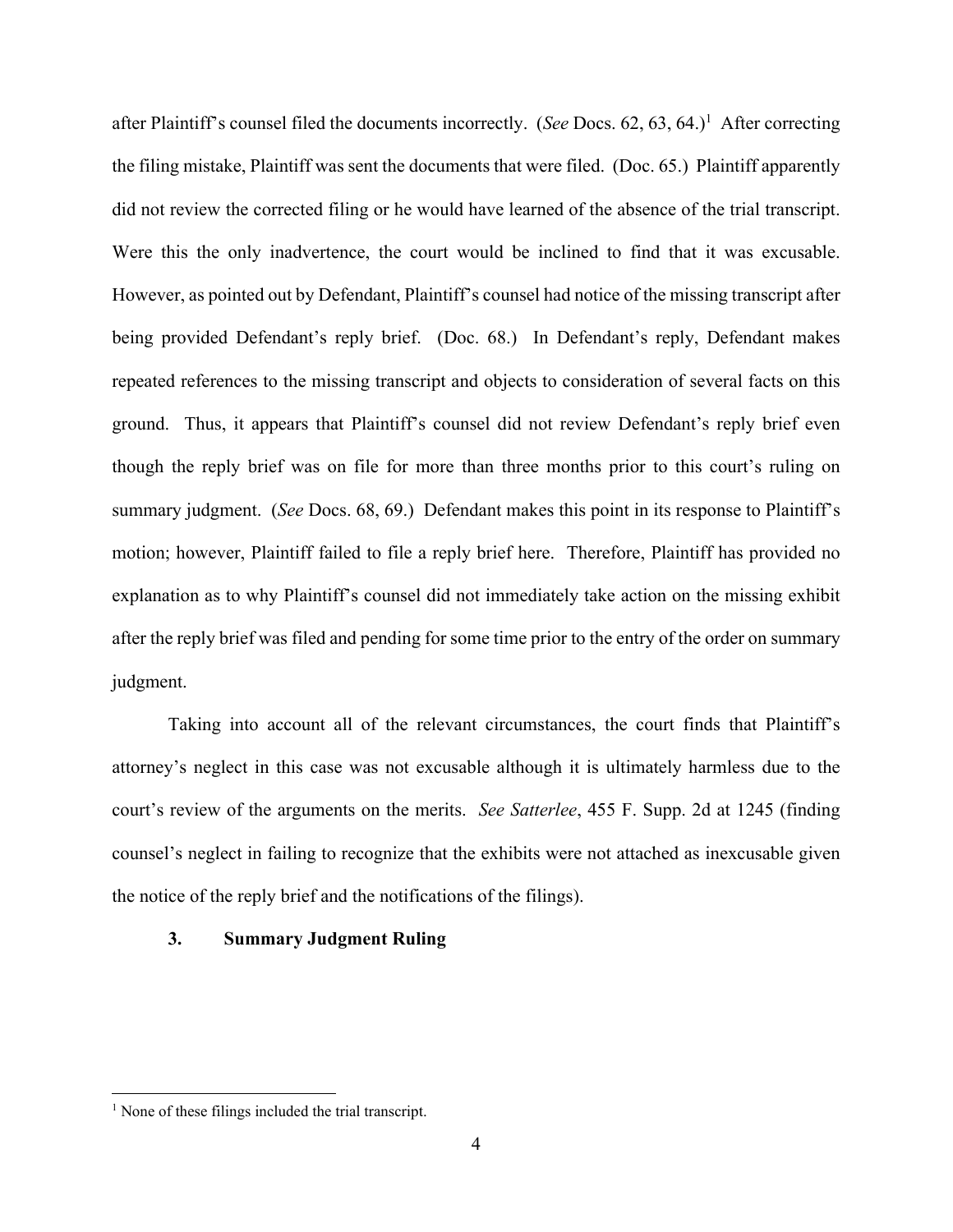Moreover, a review of Plaintiff's arguments show that Plaintiff is not entitled to relief on the merits in that the evidence does not show a genuine dispute of material fact as to whether Defendant had probable cause to initiate foreclosure proceedings.

 Plaintiff initially argues that the court erred in considering exhibits presented by Defendant because these exhibits were not admitted during the state court trial. (Doc. 71 at 3.) Plaintiff is essentially seeking reconsideration of the court's ruling. The court already addressed this issue on the merits in the order for summary judgment. (Doc. 69 at 3, n.2, 7-8.) On a motion for reconsideration or a Rule 60(b) motion, it "is not appropriate to revisit issues already addressed." *Servants of Paraclete*, 204 F.3d at 1012. Therefore, Plaintiff's arguments pertaining to Defendant's exhibits lack merit.

 Next, Plaintiff asserts that the fact that these exhibits were not used at the state trial supports an inference that the evidence within the exhibits did not exist at the time the foreclosure case was initiated. (Doc. 71 at 3-4.) In the previous order, this court noted that Plaintiff did not contend that the evidence was falsified nor did he offer any evidence to controvert the facts supported by the exhibits. (Doc. 69 at 7.) Rather, the only basis for controverting the facts based on the exhibits was that the information was "irrelevant and not probative" because it was not presented in the foreclosure case and, therefore, was not part of the evidence. (Doc. 65 at 5.)

 As discussed throughout the summary judgment order, Plaintiff argued that Defendant did not introduce evidence of the stop payment order on the May 20 cashier's check during the state court trial although Defendant introduced documentary evidence that Plaintiff's bank did not honor the cashier's check due to a stop payment order. (Doc. 69.) Contrary to Plaintiff's argument that this evidence was not in existence, Defendant introduced evidence that its counsel and Plaintiff's counsel discussed the stop payment order during the pendency of the foreclosure action. (Doc. 69